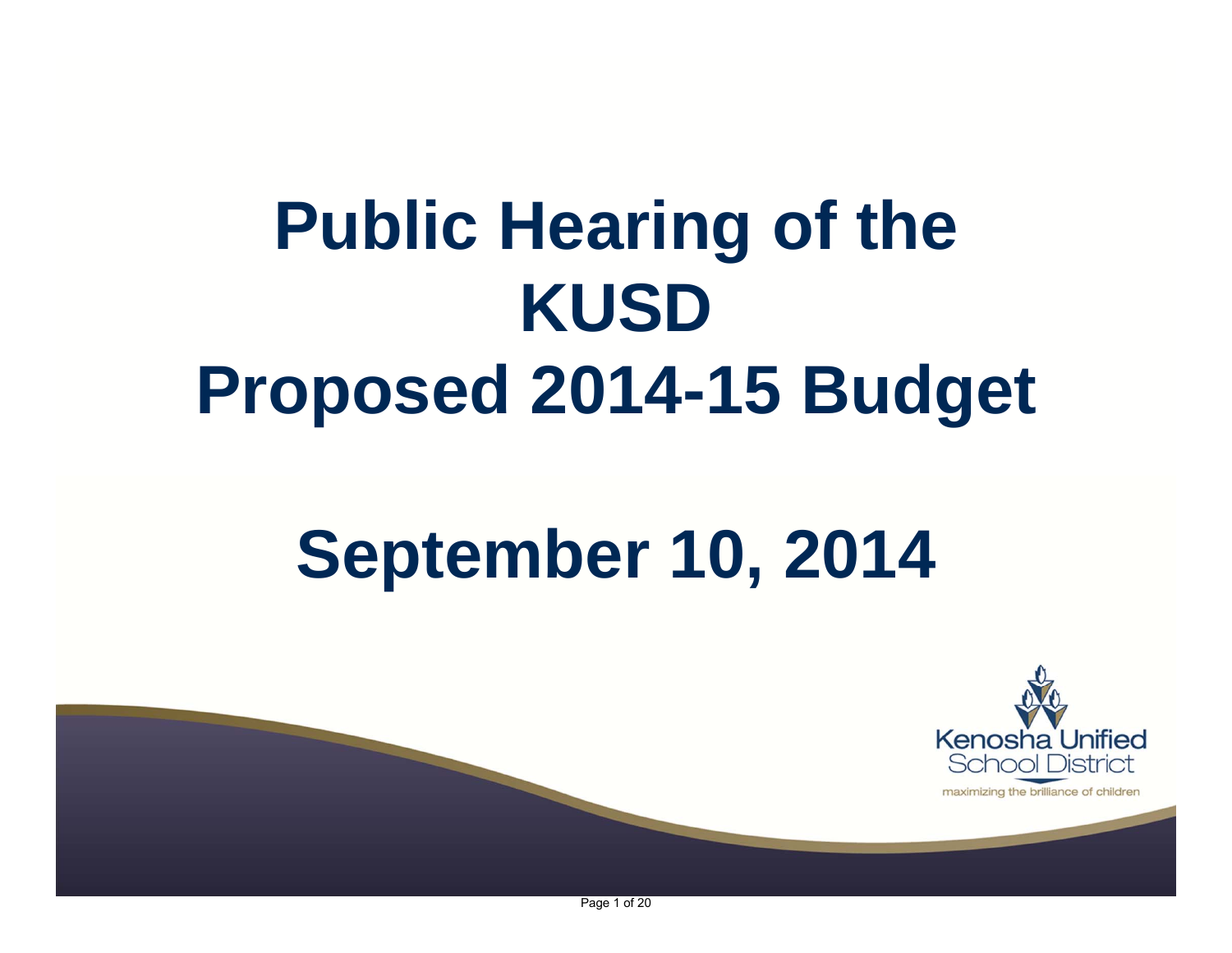# 2014-15 Proposed Budget General Fund (10)

| <b>GENERAL FUND (FUND 10)</b>                        | <b>Audited</b><br>2012-2013 | <b>Unaudited</b><br>2013-2014 | <b>Proposed</b><br>2014-2015 |
|------------------------------------------------------|-----------------------------|-------------------------------|------------------------------|
| <b>Beginning Fund Balance</b>                        | 17,090,004(1)               | 27,109,475                    | 36,805,631                   |
| <b>Ending Fund Balance</b><br>B                      | 27,109,475                  | 36,805,631                    | 36,805,631                   |
| <b>REVENUES AND OTHER FINANCING SOURCES</b>          |                             |                               |                              |
| <b>Operating Transfer-In (Source 100)</b>            | $\mathbf{0}$                | 926,412                       | $\Omega$                     |
| Local Sources (Source 200)                           | 77,070,376                  | 77,962,264                    | 75,198,363                   |
| Inter-district Payments (Source 300 & 400)           | 351,557                     | 341,003                       | 350,000                      |
| Intermediate Sources (Source 500)                    | 25,950                      | 17,117                        | 22,500                       |
| State Sources (Source 600)                           | 150,545,880                 | 151,689,893                   | 156,987,883                  |
| Federal Sources (Source 700)                         | 9,236,820                   | 12,856,960                    | 11,609,270                   |
| All Other Sources (Source 800 & 900)                 | 967,262                     | 966,515                       | 280,000                      |
| <b>TOTAL REVENUES &amp; OTHER FINANCING SOURCES</b>  | 238,197,845                 | 244,760,164                   | 244,448,016                  |
| <b>EXPENDITURES &amp; OTHER FINANCING USES</b>       |                             |                               |                              |
| Instruction (Function 100000)                        | 118,928,648                 | 119,361,262                   | 126,471,018                  |
| Support Services (Function 200000)                   | 74,175,854                  | 80,737,477                    | 82,708,989                   |
| Non-Program Transactions (Function 400000)           | 35,073,872                  | 34,965,269                    | 35,268,009                   |
| <b>TOTAL EXPENDITURES &amp; OTHER FINANCING USES</b> | 228,178,374                 | 235,064,008                   | 244,448,016                  |
|                                                      |                             |                               | Kenosha Unified              |

**School District** maximizing the brilliance of children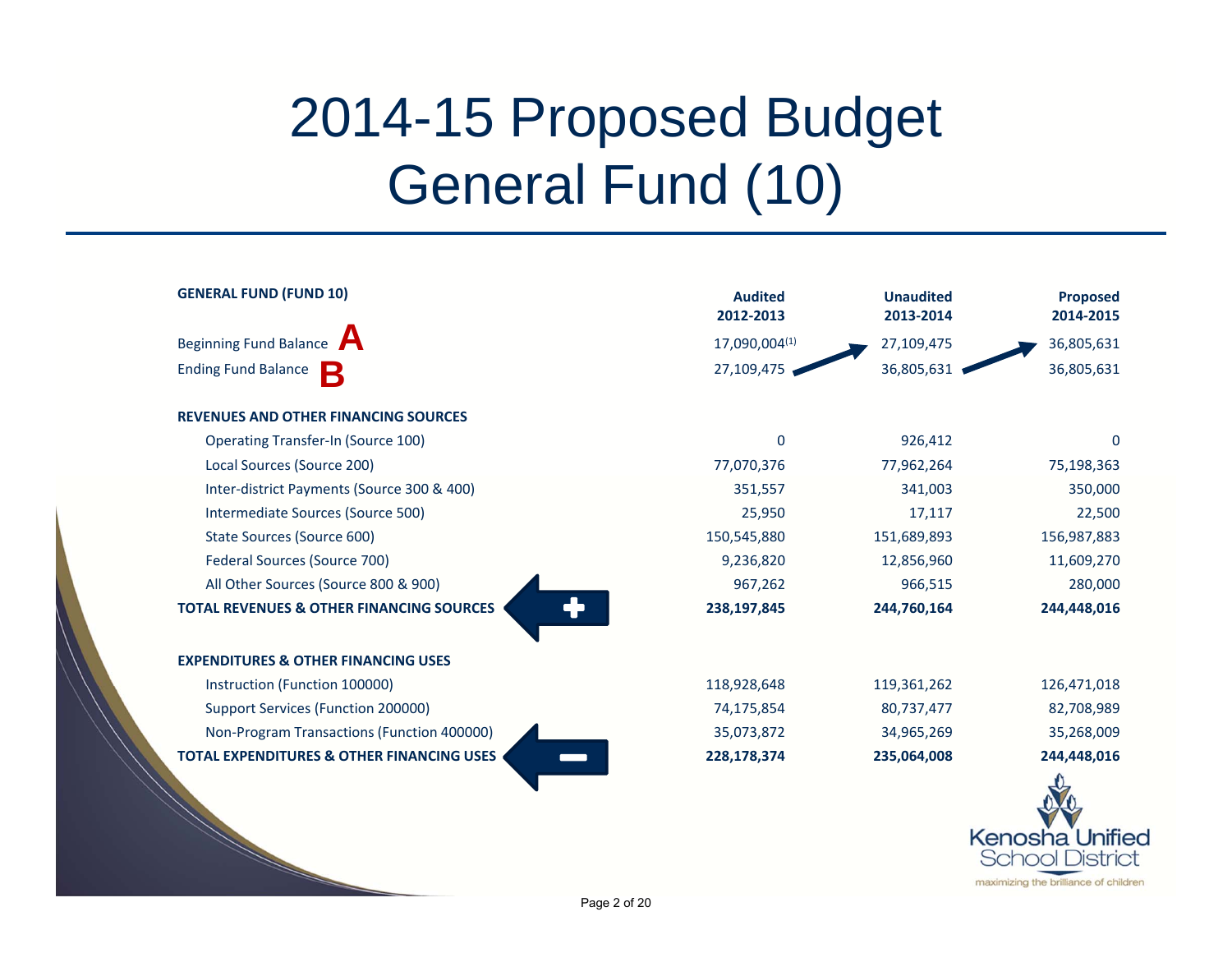# General Fund Ending Fund Balance (millions of dollars)

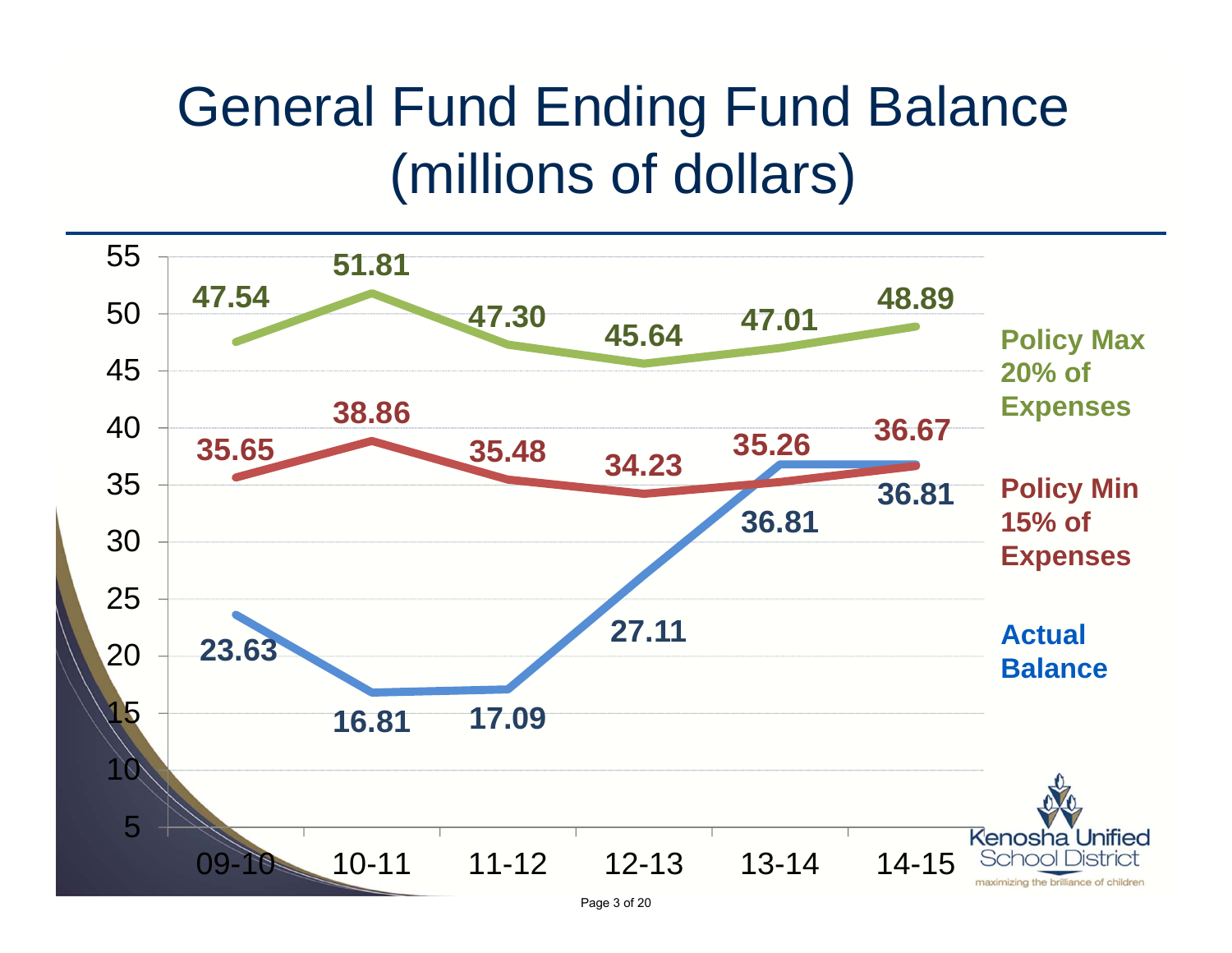# Fund Balance Analysis (DPI data as of 6/30/13)

- $\bullet$  There are 424 Districts in the State of Wisconsin
	- • The average fund balance as % of general fund expenditures was about 28%
	- •KUSD fund balance % of expenditures was about 12%
	- KUSD was ranked 407 out of the 424 Districts
- • Comparable Districts based on enrollment
	- Racine ranked 267 with 22%
	- Green Bay ranked 309 with 19%
	- Madison ranked 382 with 14%

• **KUSD 2014-15 general fund balance of \$36.8 MM is 15% of the budgeted expenditures**

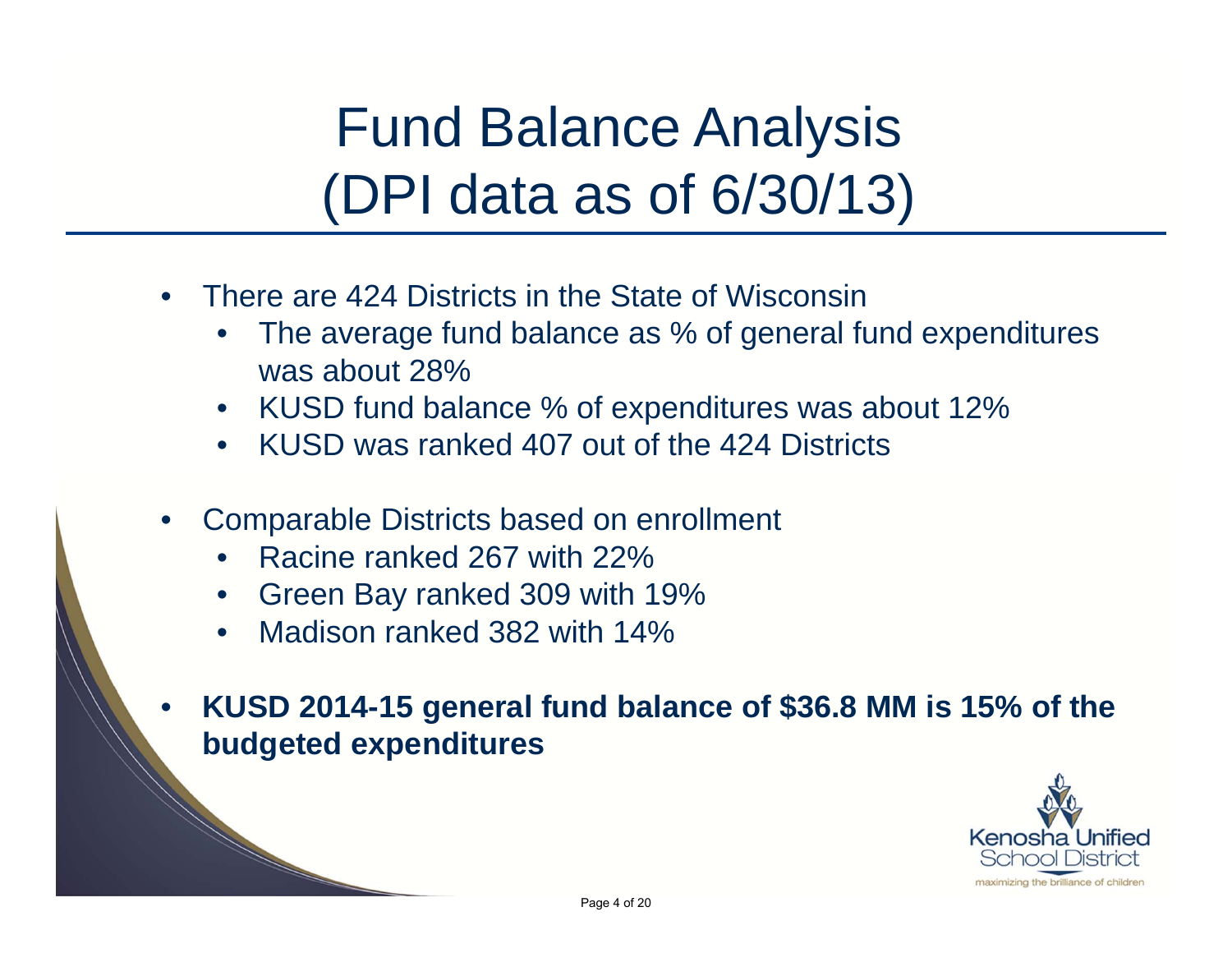# Fund Balance Analysis (DPI data as of 6/30/13)

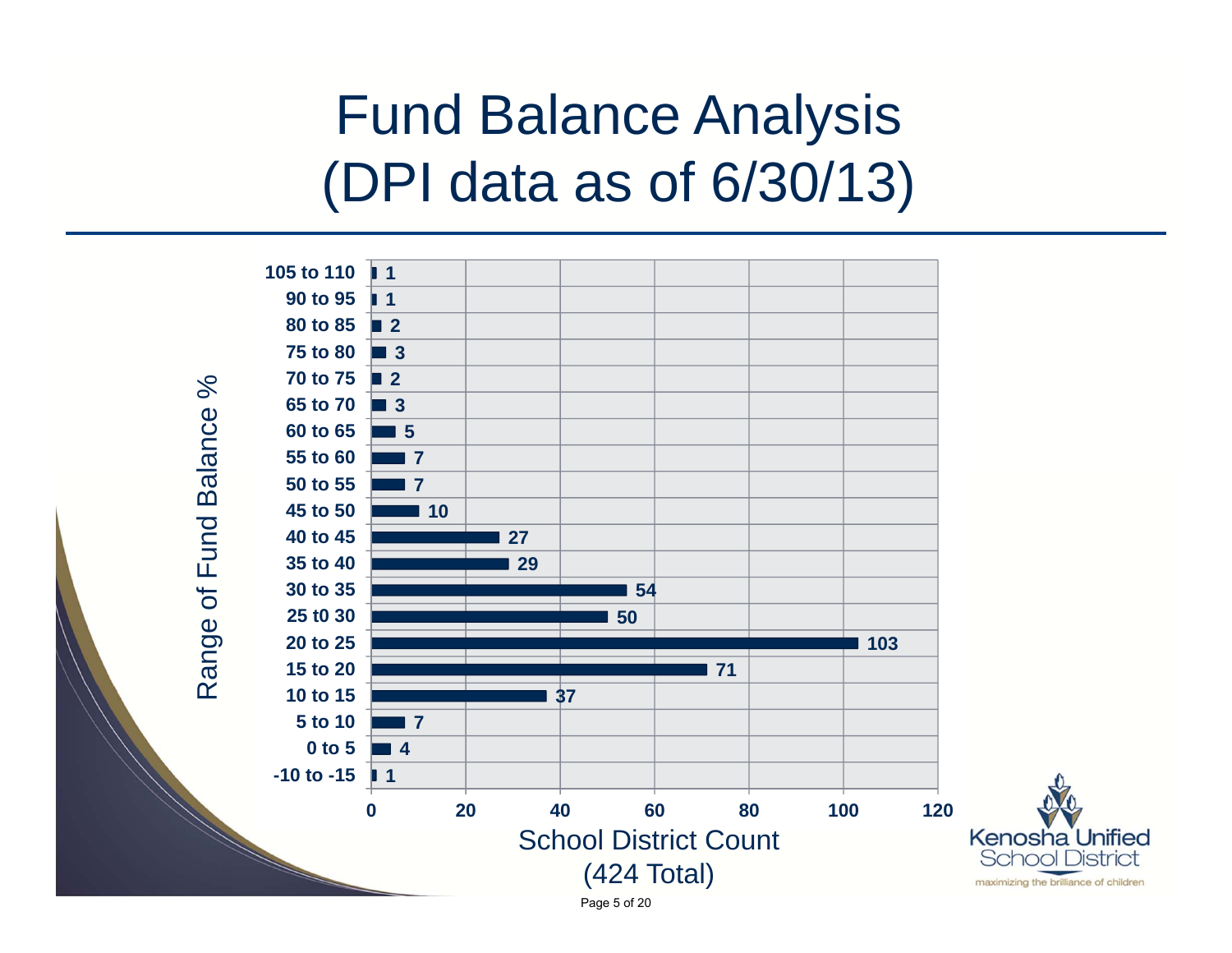### Budget Variables

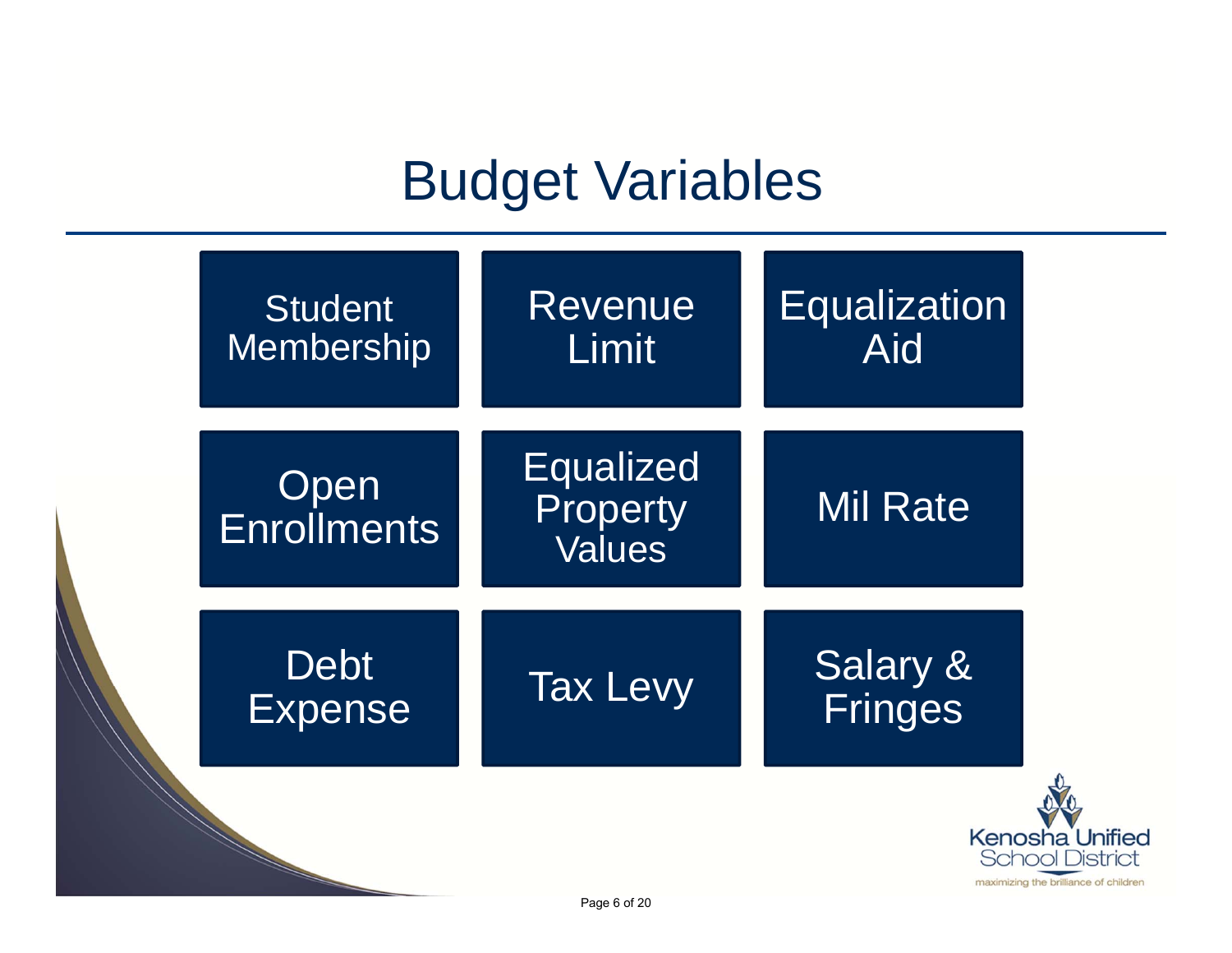# KUSD Enrollment Trend (Revenue Limit Membership FTE)

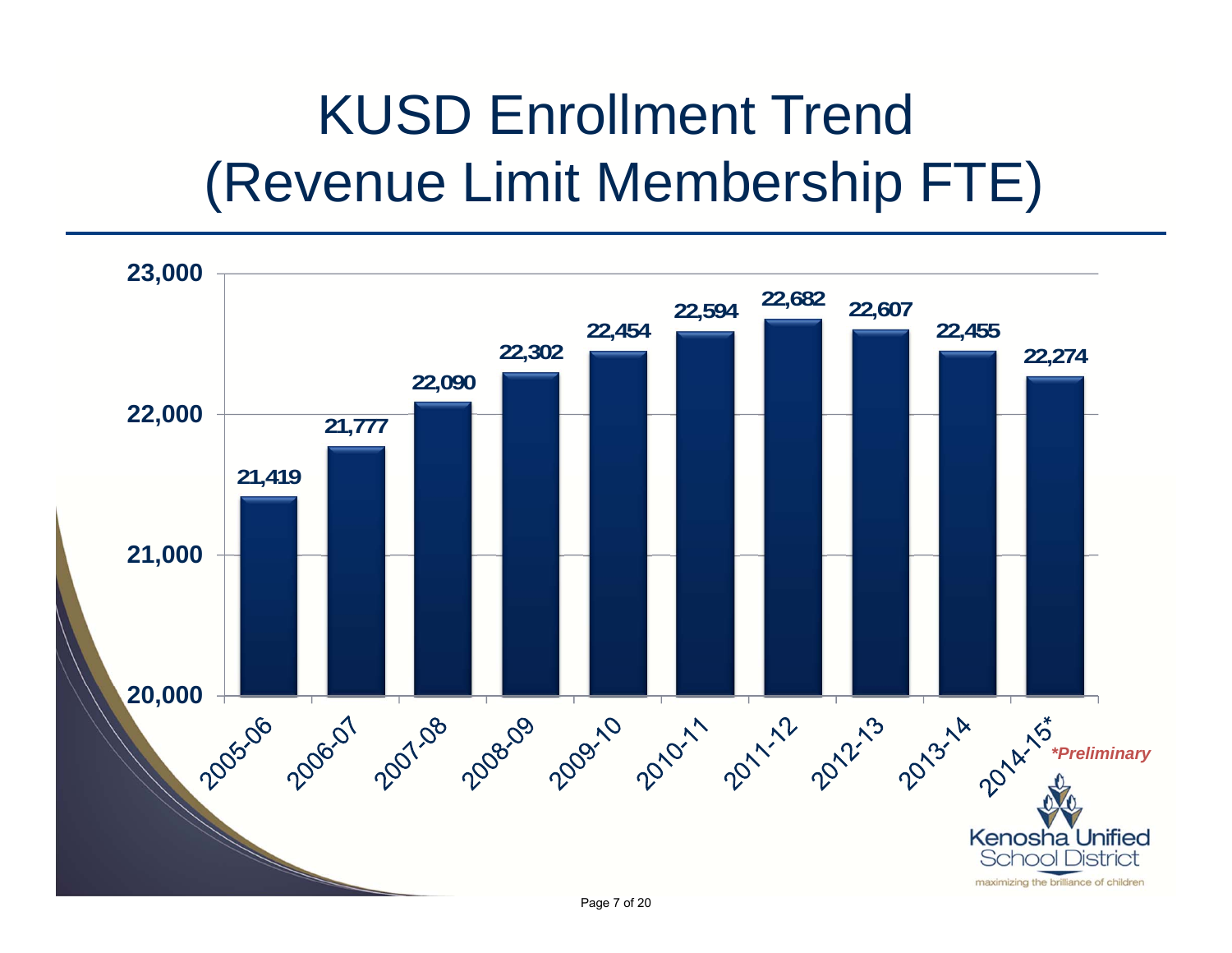# Allowable Per Member Revenue Increase/Decrease

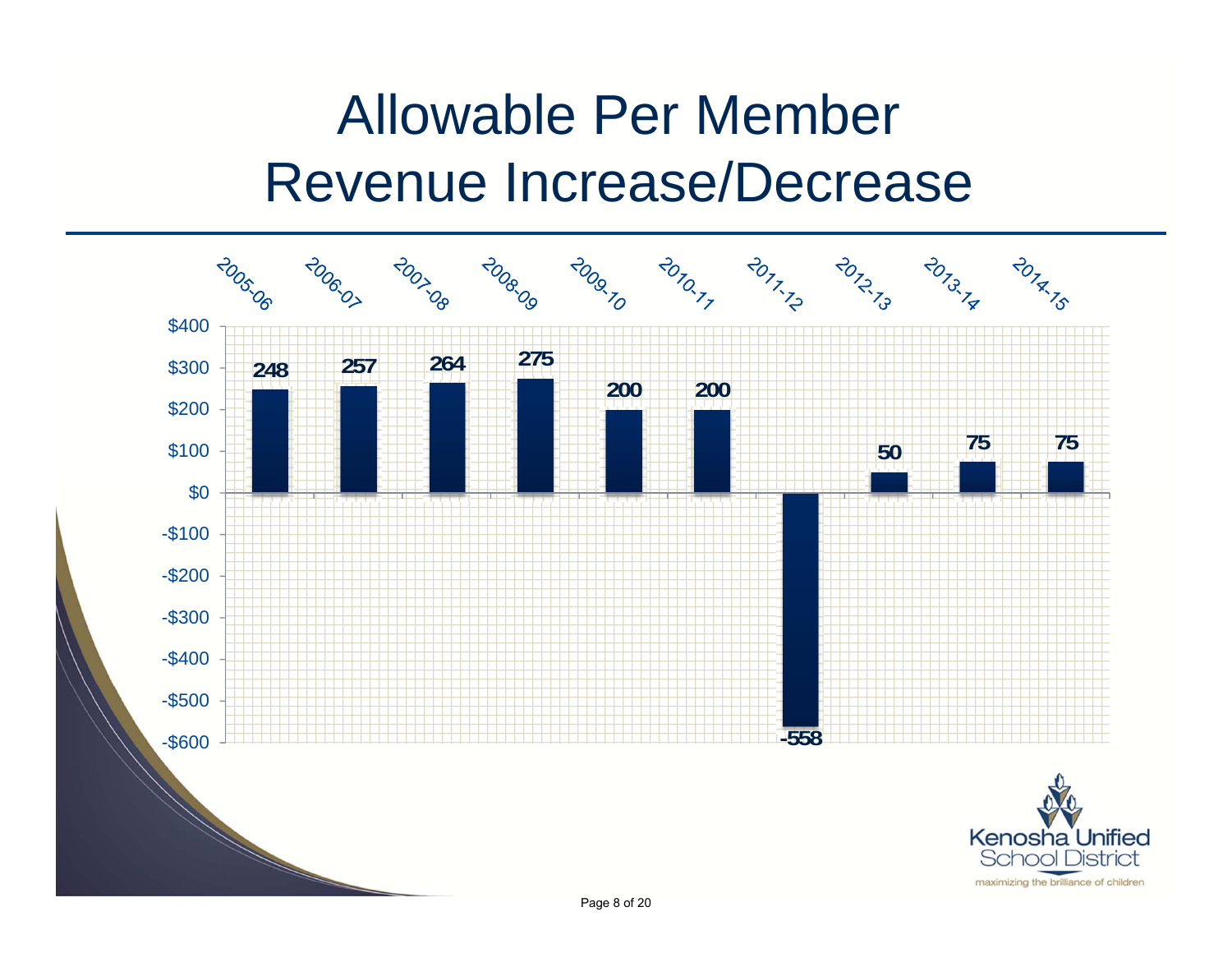### 2014-15 Revenue Limit Calculation

The District's main revenue sources are restricted by the Revenue Limit formula:

- •**State Aid primarily based** on prior year's expenses and equalized property values (includes High Poverty Aid \$1.3 million)
- •Limited Tax Levy is the difference between the Revenue Limit and the projected State Aid

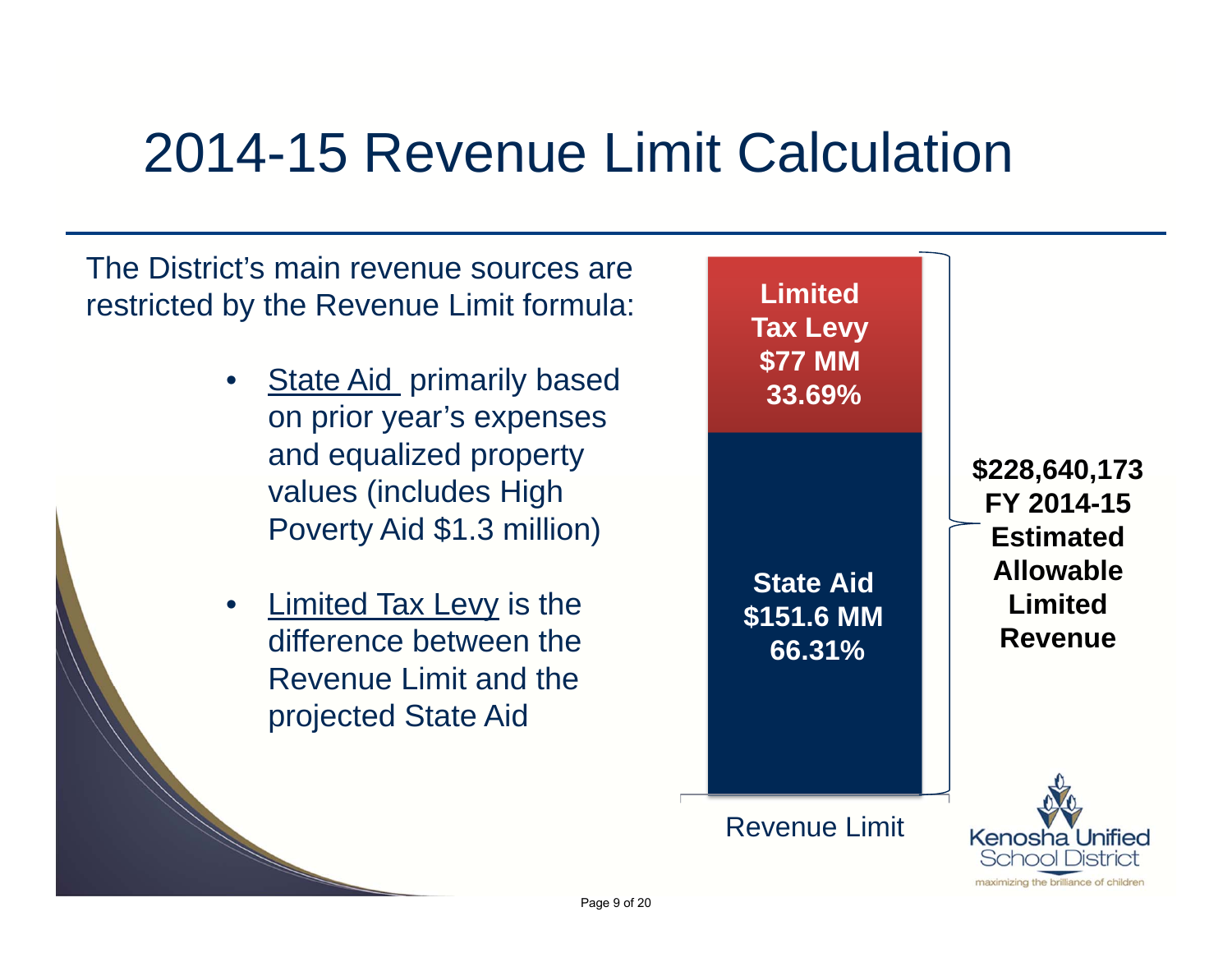### Revenue Limit History

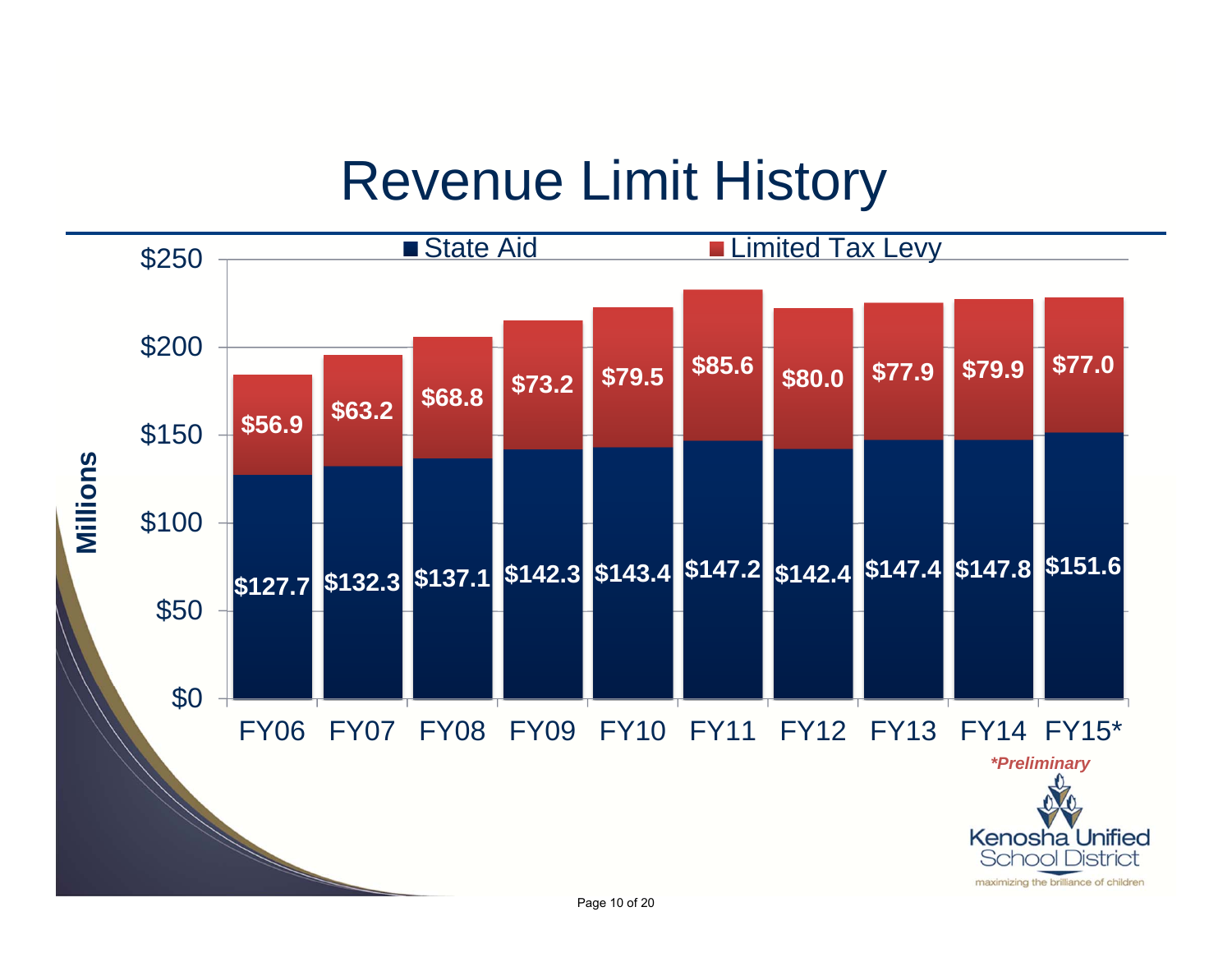# KUSD Fund Structure

| <b>General Fund</b>                                                    |           | <b>Debt Service</b>                                          |  |                                                                                                    |                   | Community<br><b>Service</b> |  |                                                                                           |  |
|------------------------------------------------------------------------|-----------|--------------------------------------------------------------|--|----------------------------------------------------------------------------------------------------|-------------------|-----------------------------|--|-------------------------------------------------------------------------------------------|--|
| • Operations (majority<br>of salaries, benefits<br>and other expenses) |           | • Transactions for<br>repayment of bonds,<br>notes and loans |  | • Activities supporting<br>all Kenosha, Pleasant<br><b>Prairie and Somers</b><br>community members |                   |                             |  |                                                                                           |  |
| <b>Special</b><br><b>Projects</b>                                      |           | <b>Capital</b><br><b>Food Service</b><br><b>Projects</b>     |  |                                                                                                    | <b>Trust Fund</b> |                             |  |                                                                                           |  |
| • Special<br><b>Education</b><br><b>Head Start</b><br>$\bullet$        | $\bullet$ | <b>Expenditures for</b><br>expansion and<br>remodeling       |  | • Activities related<br>to student food<br><b>services</b>                                         |                   |                             |  | Other post-<br>employment<br>benefits<br>(OPEB)<br>Scholarships                           |  |
|                                                                        |           | Page 11 of 20                                                |  |                                                                                                    |                   |                             |  | <b>Kenosha Unified</b><br><b>School District</b><br>maximizing the brilliance of children |  |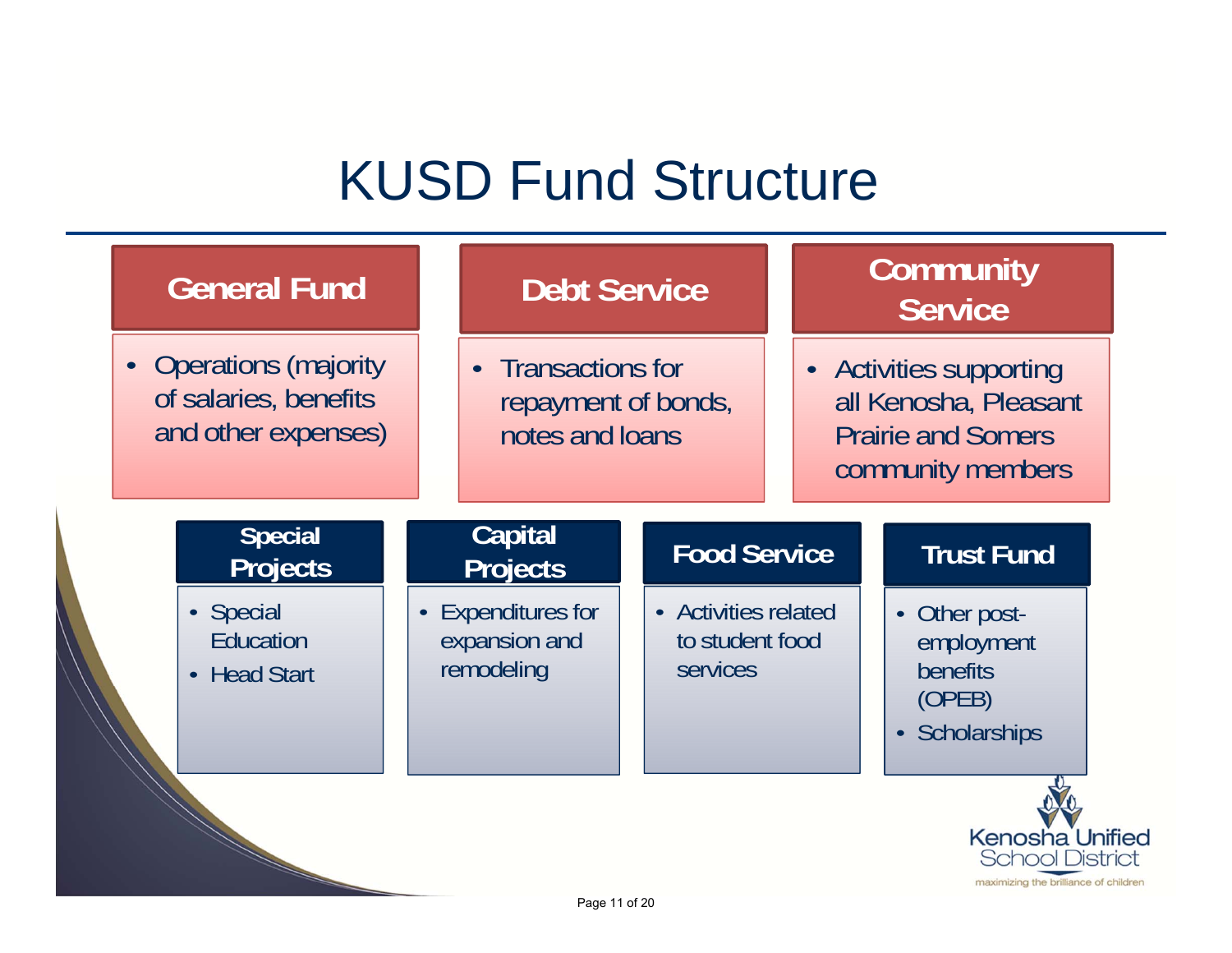# Trust Funds (Fund 70)

#### **OPEB**

- Other Post Employment **Benefits** 
	- Health
	- Dental
	- Life
	- Long Term Care

#### **Scholarships**

- Outside Sources
	- Student Groups
	- Memorials
	- Alumni

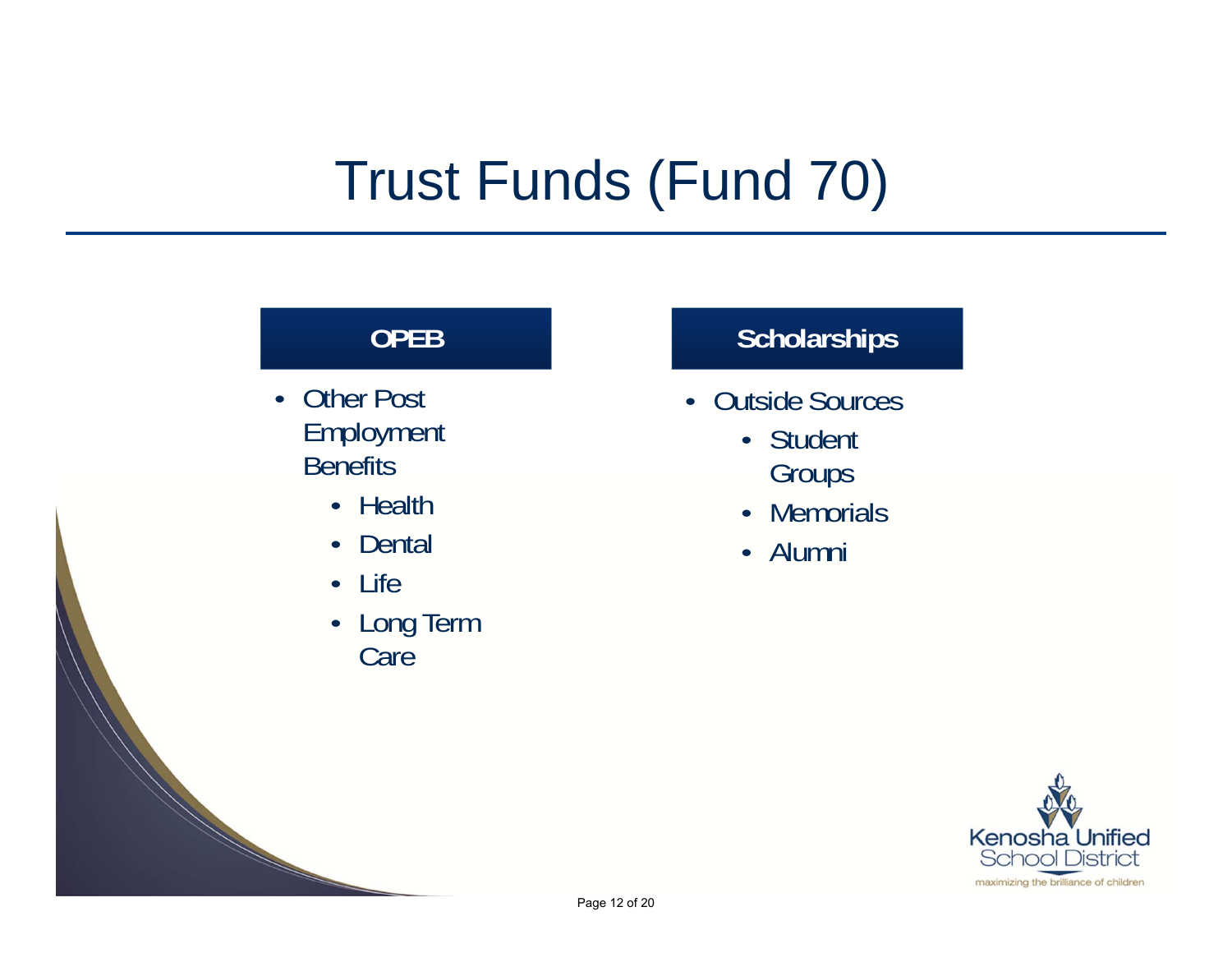### OPEB Trust Fund (Fund 73) 2014 Annual Update on Trust Activity

| <b>Trust Cash &amp; Investments</b>    | \$11,445,151 |
|----------------------------------------|--------------|
| Return on Investments (earned)         | \$18,723     |
| <b>Trust Disbursements:</b>            |              |
| <b>Insurance Premiums</b>              | \$5,337,049  |
| <b>Administrative Costs &amp; Fees</b> | \$701        |
| <b>Implicit Rate Subsidy</b>           | \$3,692,500  |
| <b>Total Trust Disbursements:</b>      |              |

Note: PMA Securities acts as Financial Advisor to the District and the Trust, however no investment authority has been delegated.

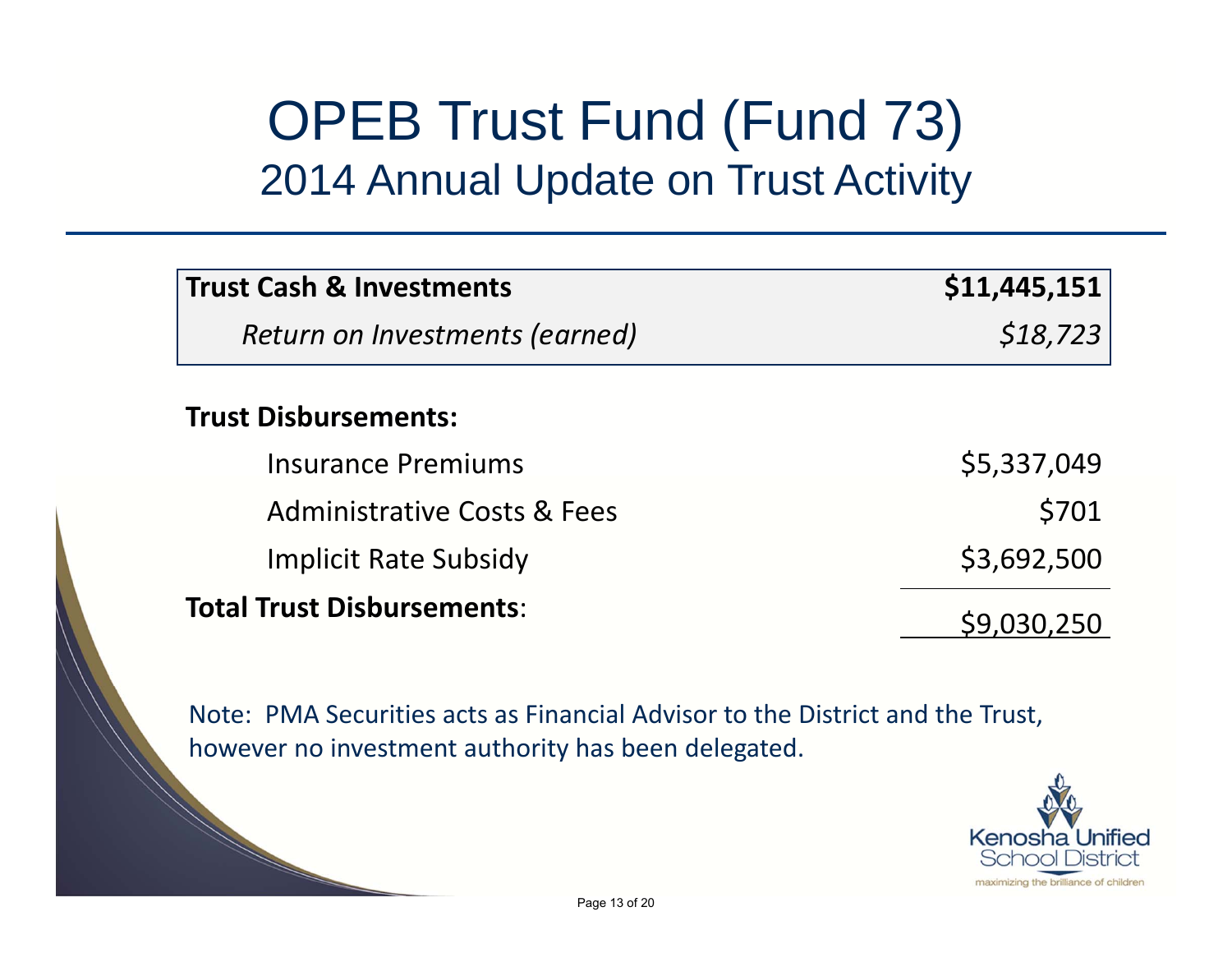# Community Service Funds (Fund 80)

#### **Community and Parent Programs**

- •Family Education
- •Safety Trainings
- • Parenting Skills Development
- Alcohol and Other Drug Awareness (AODA)
- •**Community Outreach**
- Adult Education
	- GED Programs
	- •**FSL**
	- • Even Start **Literacy**

#### **Recreation Department**

- Adult Sports
	- Softball
	- Volleyball
	- Basketball
- Youth Summer Programs
- •Swimming

#### **Senior Citizens Center**

- Wide variety of popular recreational and social activities
- • Membership of over 1,300 (including volunteers)

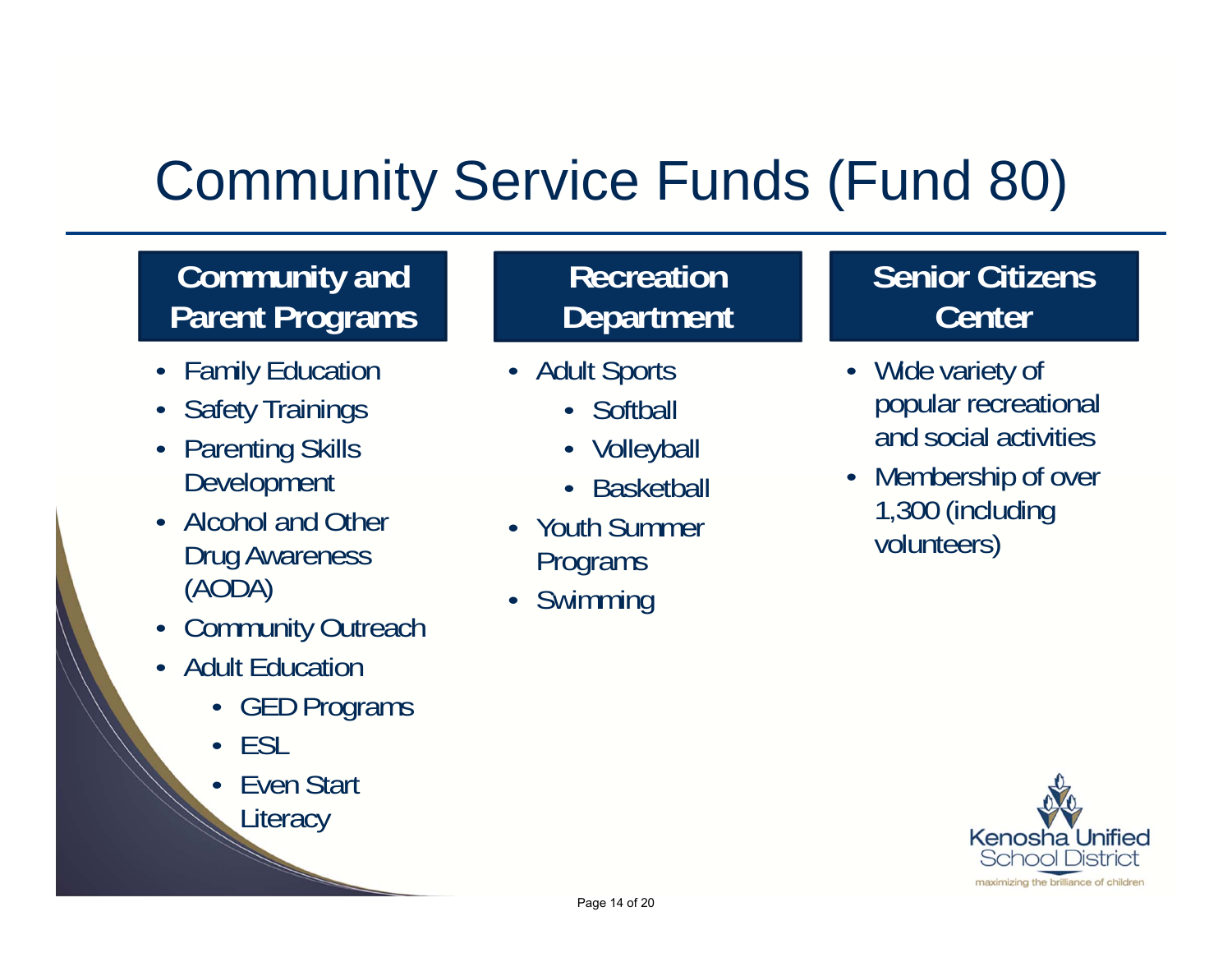# Community Service Funds (Fund 80)

Our Community Service Programs are open to all residents in our stakeholder communities and usually take place outside of the regular instructional time periods with additional costs being incurred by operating the programs.

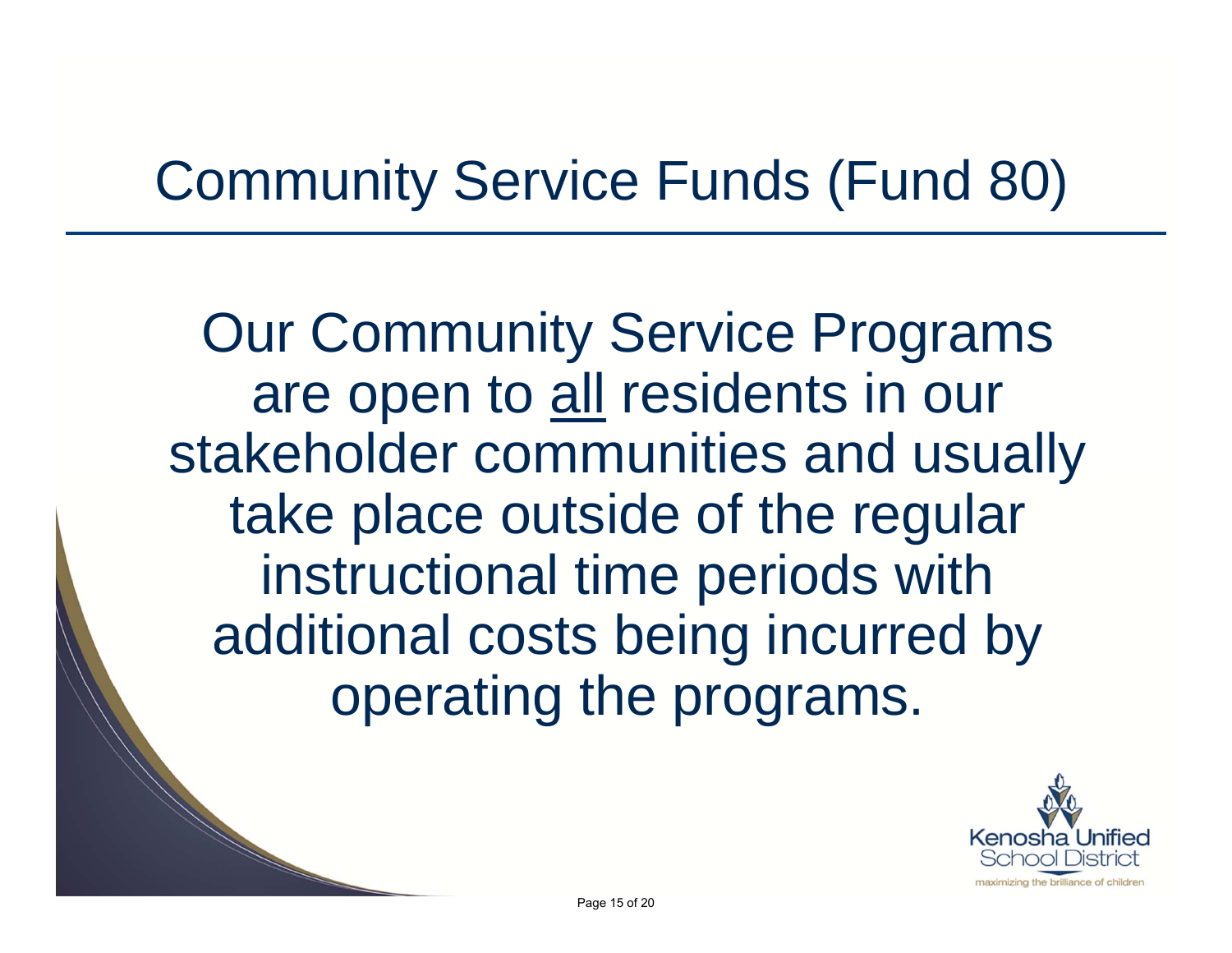### Total Tax Levy History

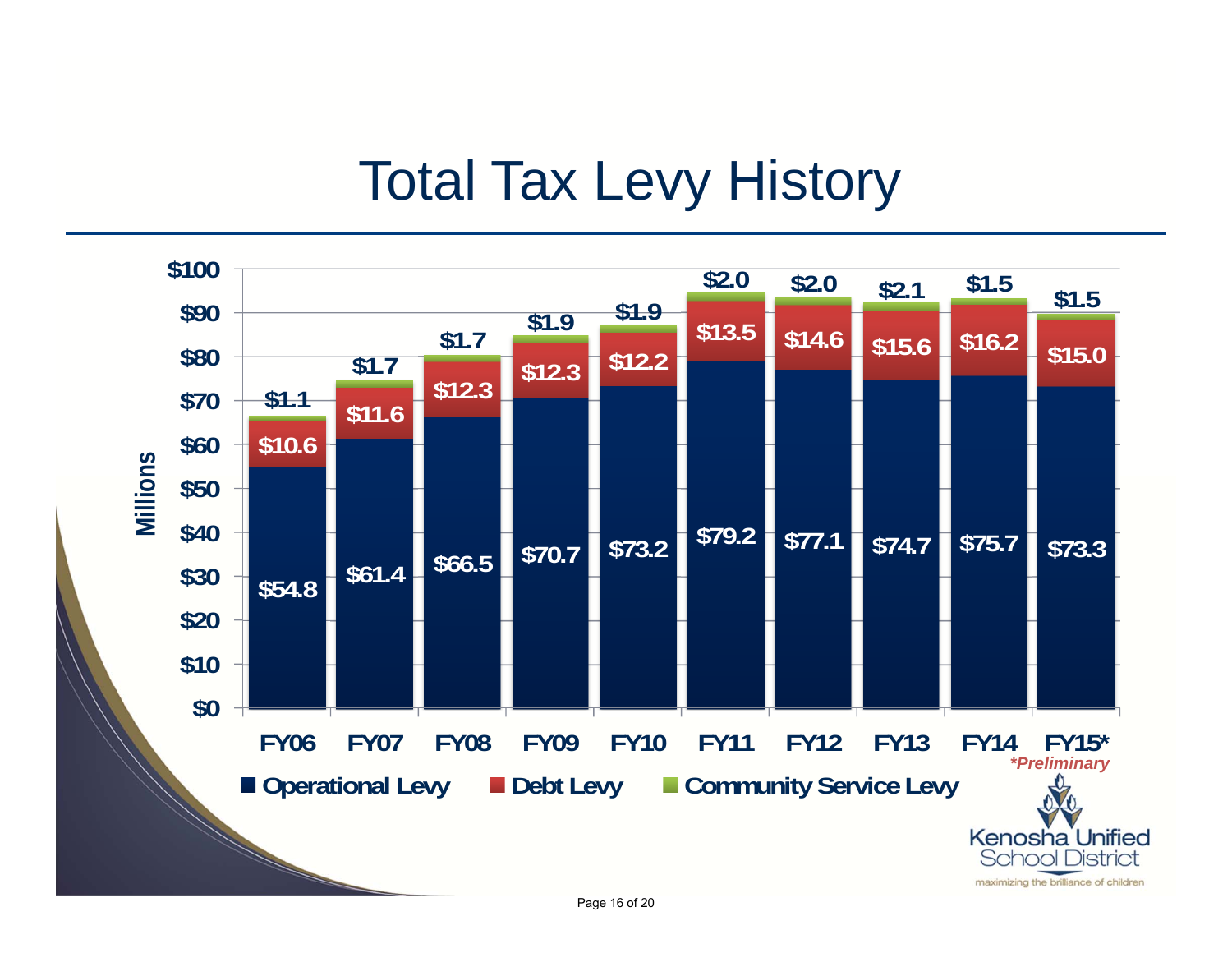# Tax Levy Changes

|  |                                           | FY 2012-13                 | FY 2013-14               | FY 2014-15*                                                                                               |
|--|-------------------------------------------|----------------------------|--------------------------|-----------------------------------------------------------------------------------------------------------|
|  | <b>Total Tax Levy</b>                     | 1.34%<br>decrease          | 0.96%<br>increase        | 3.80%<br>decrease                                                                                         |
|  | <b>Property Values</b>                    | 6.13%<br>decrease          | 3.63%<br>decrease        | 0.39%<br><i>increase</i>                                                                                  |
|  | <b>Mil Rate</b>                           | \$11.58<br>((per \$1,000)) | \$12.13<br>(per \$1,000) | \$11.62<br>(per \$1,000)                                                                                  |
|  | <b>Property Tax on</b><br>\$200,000 House | \$2,316                    | \$2,426                  | \$2,324                                                                                                   |
|  |                                           |                            |                          | <i>*Preliminary</i><br>Kenosha Unified<br><b>School District</b><br>maximizing the brilliance of children |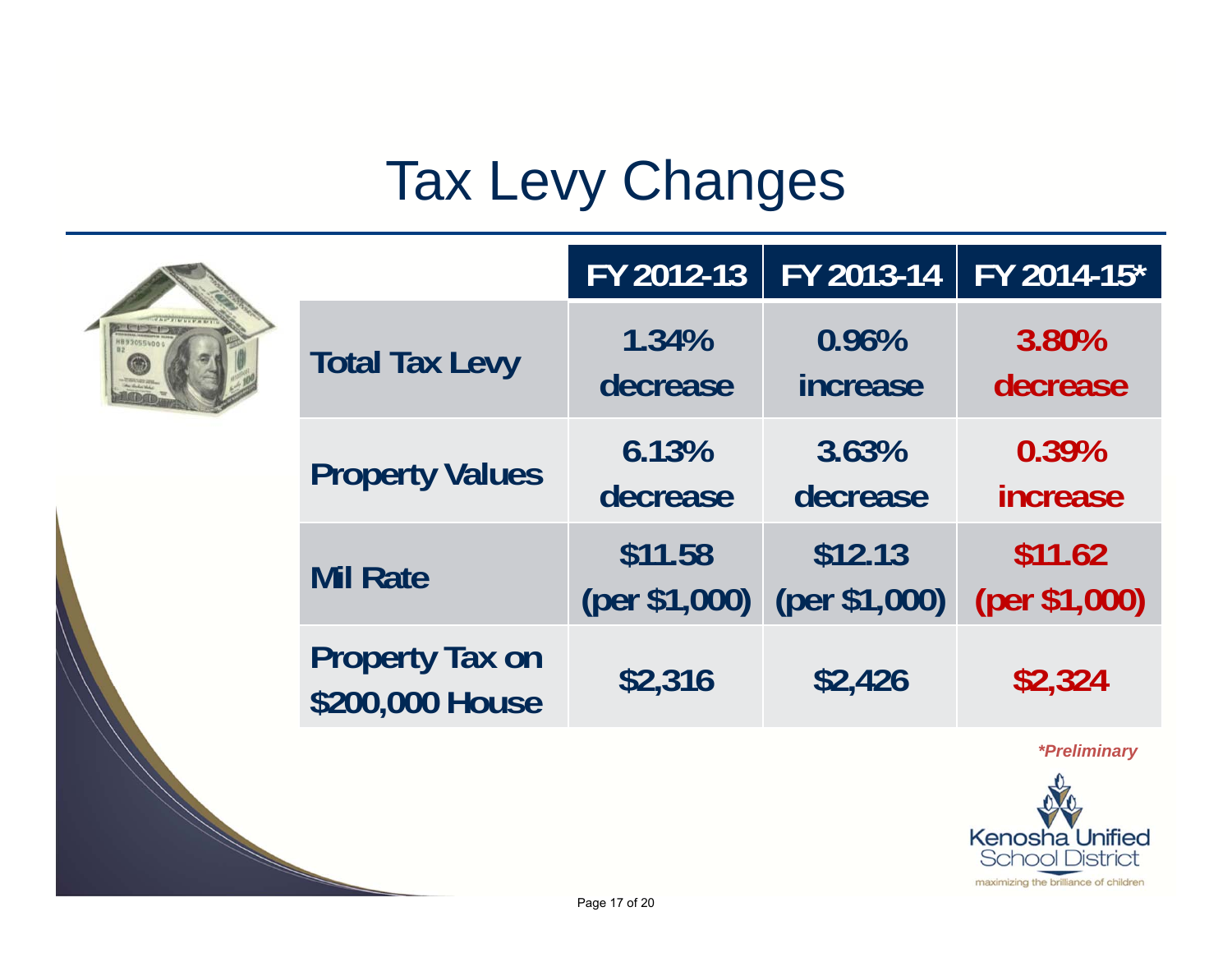### Mil Rate

Mil Rate  $=$  the rate of tax for every \$1,000 of property value

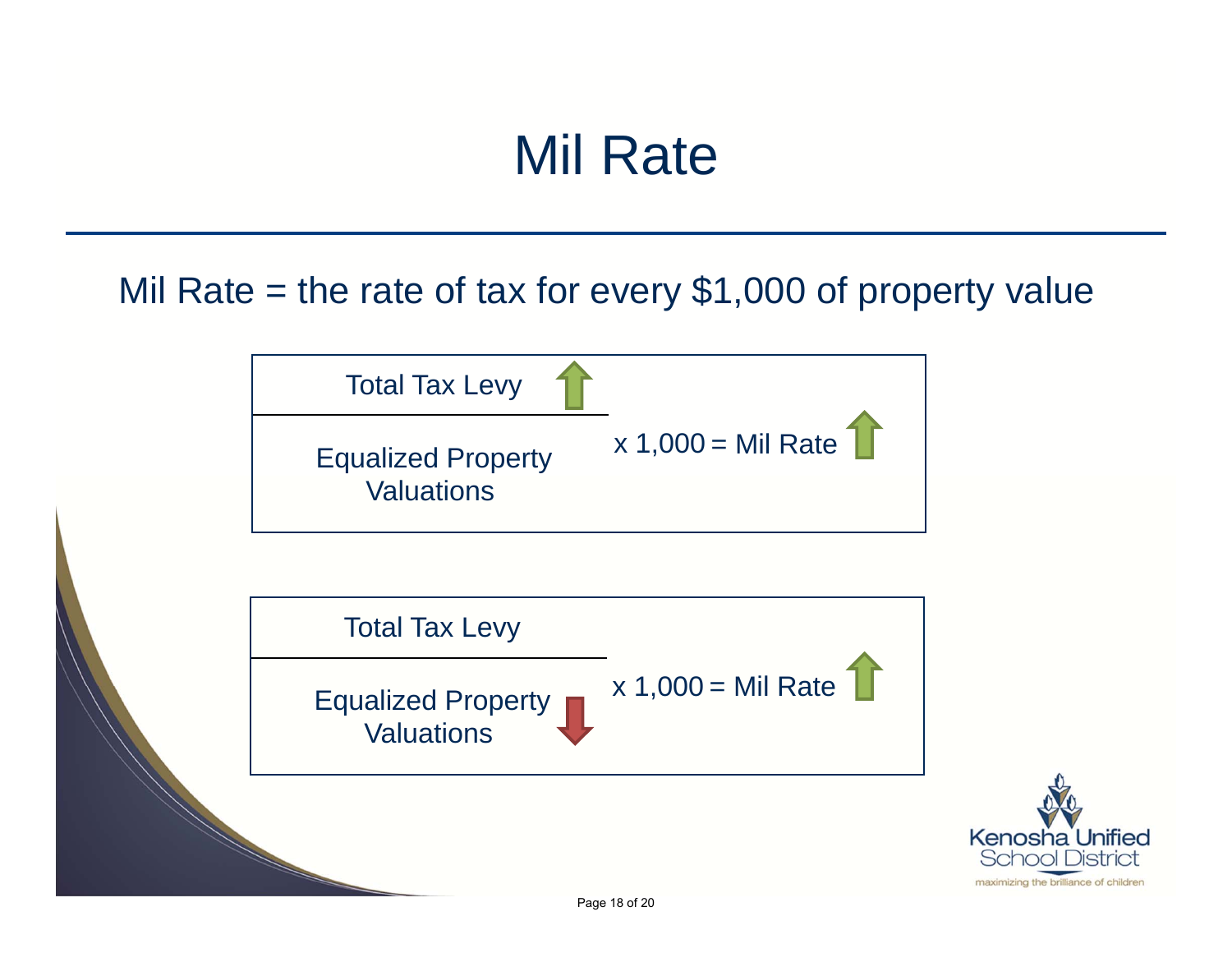Relationship Between Property Values, State Aid, and Tax Levy